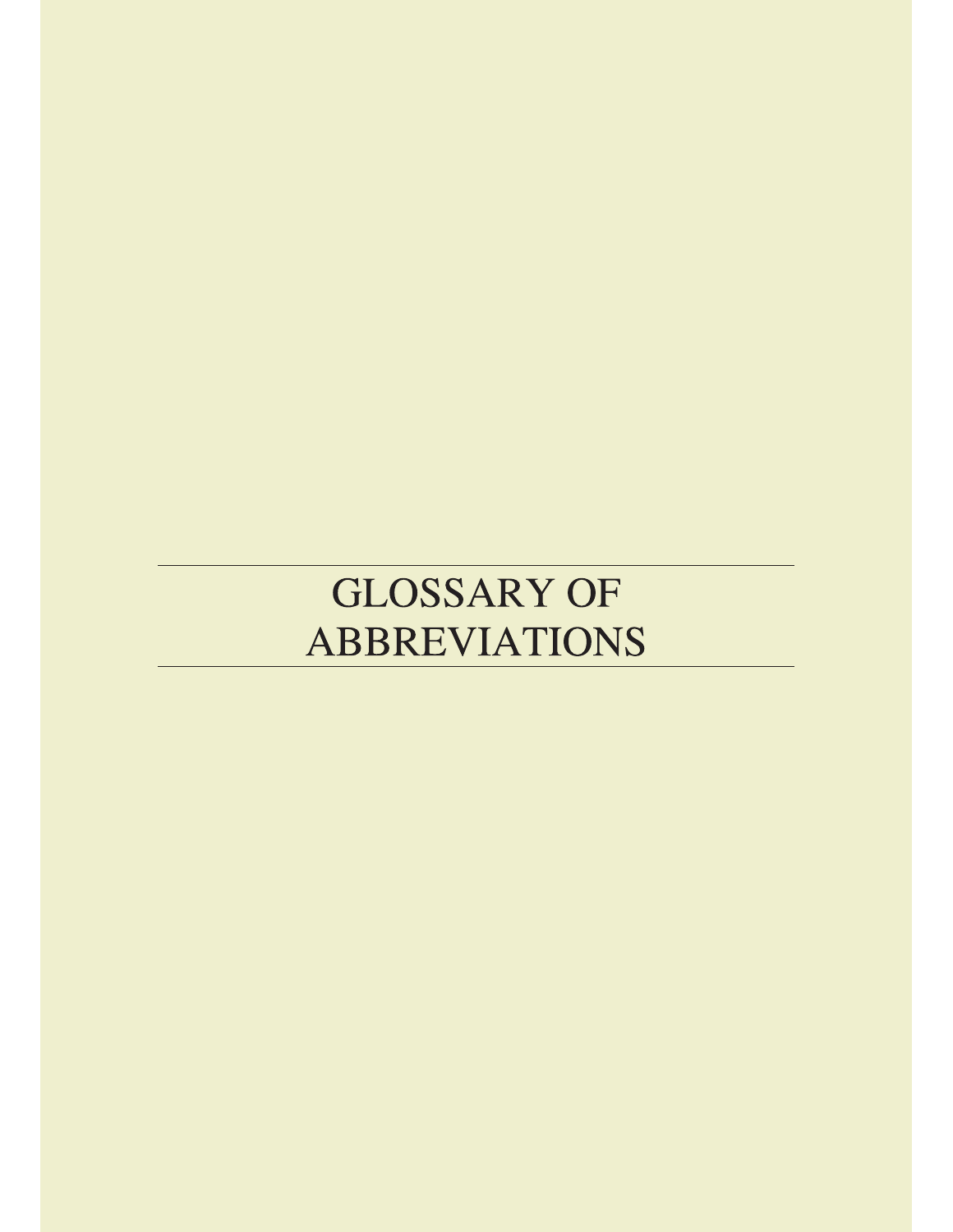| <b>Sl. No.</b> | <b>Abbreviation</b> | <b>Full Form</b>                          |
|----------------|---------------------|-------------------------------------------|
| 1.             | A&E                 | Accounts & Entitlement                    |
| 2.             | AC                  | <b>Abstract Contingency</b>               |
| 3.             | AE                  | Aggregate Expenditure                     |
| 4.             | <b>AIA</b>          | All India Average                         |
| 5.             | BE                  | <b>Budget Estimates</b>                   |
| 6.             | CAG                 | Comptroller and Auditor General of India  |
| 7.             | <b>CAGR</b>         | Compound Annual Growth Rate               |
| 8.             | CE                  | Capital Expenditure                       |
| 9.             | <b>CFS</b>          | <b>Consolidated Fund of State</b>         |
| 10.            | CO                  | Capital Outlay                            |
| 11.            | <b>CRSP</b>         | <b>Central Rural Sanitation Programme</b> |
| 12.            | <b>DCC</b>          | <b>Detailed Countersigned Contingency</b> |
| 13.            | <b>DCRF</b>         | Debt Consolidation and Relief Facility    |
| 14.            | <b>DDO</b>          | Drawing and Disbursing Officer            |
| 15.            | DE                  | Development Expenditure                   |
| 16.            | <b>DHE</b>          | Department of Higher Education            |
| 17.            | <b>DRDA</b>         | District Rural Development Agency         |
| 18.            | <b>GBC</b>          | <b>General Basic Grant</b>                |
| 19.            | <b>GIA</b>          | Grant-In-Aid                              |
| 20.            | GOI                 | Government of India                       |
| 21.            | <b>GSDP</b>         | <b>Gross State Domestic Product</b>       |
| 22.            | <b>HLC</b>          | High Level Committee                      |
| 23.            | IP                  | <b>Interest Payment</b>                   |
| 24.            | ITI                 | <b>Industrial Training Institute</b>      |
| 25.            | <b>IAY</b>          | Indira Awaas Yojana                       |
| 26.            | JP                  | Janpad Panchayat                          |
| 27.            | <b>LAO</b>          | Land Acquisition Officer                  |
| 28.            | MH                  | Major Head                                |

## **Glossary of Abbreviations**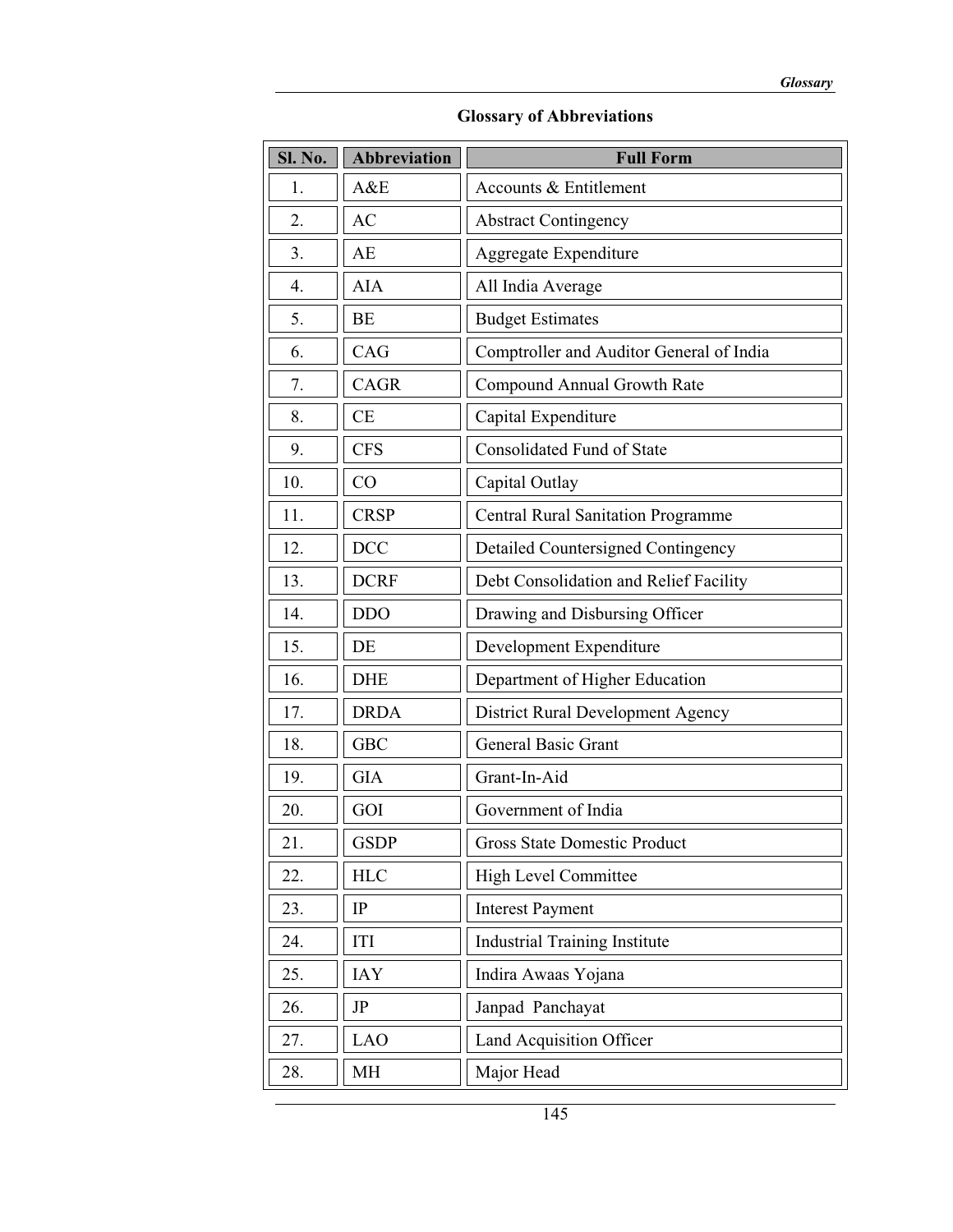*Audit Report on State Finances for the year ended 31 March 2011* 

| 29. | <b>MP</b>     | Madhya Pradesh                                                          |
|-----|---------------|-------------------------------------------------------------------------|
| 30. | <b>MPFC</b>   | Madhya Pradesh Financial Code                                           |
| 31. | <b>MPFRBM</b> | Madhya Pradesh Fiscal Responsibility and Budget<br>Management Act, 2005 |
| 32. | <b>MPLADS</b> | Madhya<br>Pradesh Local Area<br>Development<br>Scheme                   |
| 33. | <b>MPRRDA</b> | Madhya<br>Pradesh<br>Rural Road<br>Development<br>Authority             |
| 34. | <b>MPSEB</b>  | Madhya Pradesh State Electricity Board                                  |
| 35. | <b>MPTC</b>   | Madhya Pradesh Treasury Code                                            |
| 36. | <b>MTFPS</b>  | Medium Term Fiscal Policy Statement                                     |
| 37. | <b>NABARD</b> | National Bank for Agriculture and Rural<br>Development                  |
| 38. | <b>NIT</b>    | National Institute of Technology                                        |
| 39. | NGO           | Non-Government Organisation                                             |
| 40. | <b>NPRE</b>   | Non-Plan Revenue Expenditure                                            |
| 41. | <b>NPCB</b>   | National Programme for Control of Blindness                             |
| 42. | <b>NRHM</b>   | National Rural Health Mission                                           |
| 43. | <b>NSS</b>    | National Small Saving                                                   |
| 44. | <b>NSSF</b>   | National Small Saving Fund                                              |
| 45. | <b>NTR</b>    | Non-Tax Revenue                                                         |
| 46. | O&M           | Operation and Maintenance                                               |
| 47. | PAC           | <b>Public Accounts Committee</b>                                        |
| 48. | <b>PCCE</b>   | Per Capita Capital Expenditure                                          |
| 49. | <b>PCDE</b>   | Per Capita Development Expenditure                                      |
| 50. | <b>PCSSE</b>  | Per Capita Social Sector Expenditure                                    |
| 51. | PD            | Personal Deposit                                                        |
| 52. | <b>PMGSY</b>  | Pradhan Mantri Gram Sadak Yojana                                        |
| 53. | PPP           | Public Private Partnership                                              |
| 54. | <b>PR</b>     | Panchayati Raj                                                          |
| 55. | <b>RBI</b>    | Reserve Bank of India                                                   |